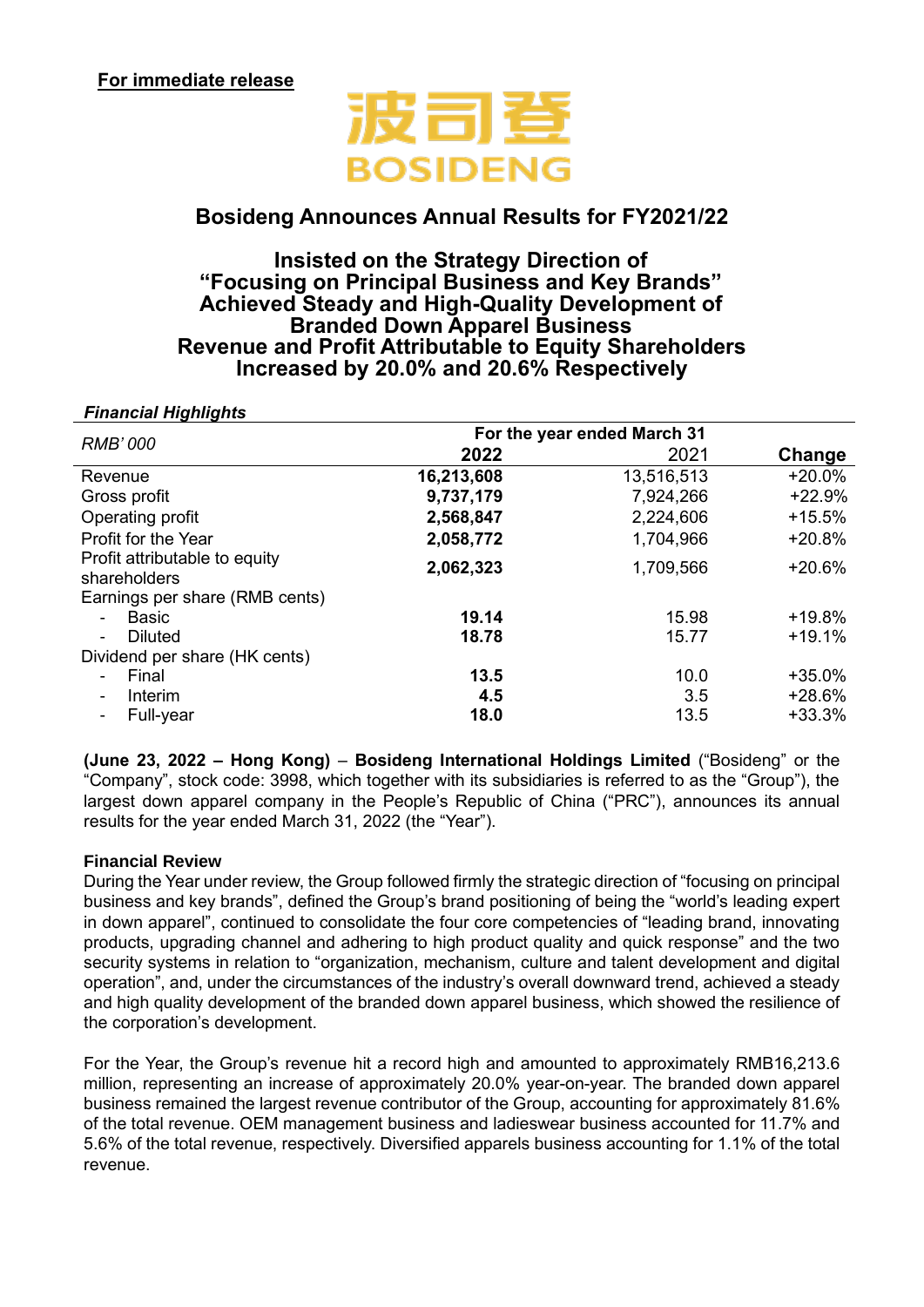During the Year, the Group's operating profit increased by 15.5% to approximately RMB2,568.8 million. Operating profit margin was 15.8%. With the successful brand upgrading and product upgrading, gross profit margin increased by 1.5 percentage points from 58.6% to 60.1%. Profit attributable to equity shareholders of the Company increased by 20.6% to approximately RMB2,062.3 million. Basic earnings per share were RMB19.14 cents. The Board of Directors recommended a final dividend of HKD13.5 cents per ordinary share. (FY2020/21: HKD10.0 cents).

## **Business Review**

# *Branded Down Apparel Business*

During the Year under review, positioning on the objective of being the "world's leading expert in down apparel", the Group focused on building leading channels, leading commodities, a leading image, leading retails, and leading user operations. Revenue of the overall branded down apparel business increased by 21.4% to approximately RMB13,223.0 million, in which revenue form branded down apparel under *Bosideng* brand up by 16.3% to approximately RMB11,617.7 million.

**In terms of brand building**, the Group continued to further extensively explored the brand value of *Bosideng* in association with "Top Brands, High Quality, Synonym of Down Apparel", and contributed to its brand building and improvement of operating results by constantly launching brand events, innovating communication content and communication approaches as well as continuously deepening consumer awareness and brand reputation. According to the "Brand Finance Apparel 50 2022" released by Brand Finance, one of the top five international authoritative brand value evaluation consultancies, the *Bosideng* brand was selected again and its ranking improved to 48th.

**For commodity management,** single-store orders of the Group were applied to self-operated stores, which meant products for sale in single stores would match the demand for orders and products would be produced with reference to the actual demand. Distributors adopted different flexible modes of order placement and rebate. The proportion of the first orders placed by distributors remained at a low level, and the remaining orders shall be replenished based on actual market feedback in the peak seasons. As of March 31, 2022, the inventory turnover days decreased by 25 days as compared to that as at March 31, 2021.

**For supply chain management,** the Group underwent systematic innovation upgrading in terms of resource integration, adopting flexible and quick response times, excellent quality maintenance and leading costs. Despite facing the challenges and difficulties from COVID-19 epidemic and the policy regarding restrictions on electricity and production in 2021, the Group defended against these risks through pre-positioning, strategic planning and symbiotic synergy in various aspects.

**For digital operation,** the Group has comprehensively formulated a three-year implementation plan for downlisting, upgrading, integrating, reconstructing and newly constructing IT products under the principle of life cycle management of IT products, and ultimately realized the goals of a mobile office, online business, digital operations and intelligent decision-making, thereby providing powerful technical solving tools or solutions for the Group's digital transformation.

**In new retail operations aspect**, the Group continued the use of corporate WeChat to build a more convenient communication bridge with customers, and achieved approximately 6.1 million new WeChat members and approximately 2.5 million new corporate WeChat friends. The Group had over 6.3 million followers on its *Bosideng* brand WeChat account and over 4.9 million fans on its Douyin official account.

**For logistics and delivery**, on one hand, the Group adopted the advanced algorithms of the selfdeveloped inventory calculation centre (i.e. ICC) and order processing centre (i.e. OPC) systems to ensure early pick up by the courier company and the fastest distribution to consumers. On the other hand, through advanced logistics information technology system and highly automatic logistics equipment, the Group can maximize the automatic efficiency of equipment and deliver to the carrier for pick up at the fastest speed.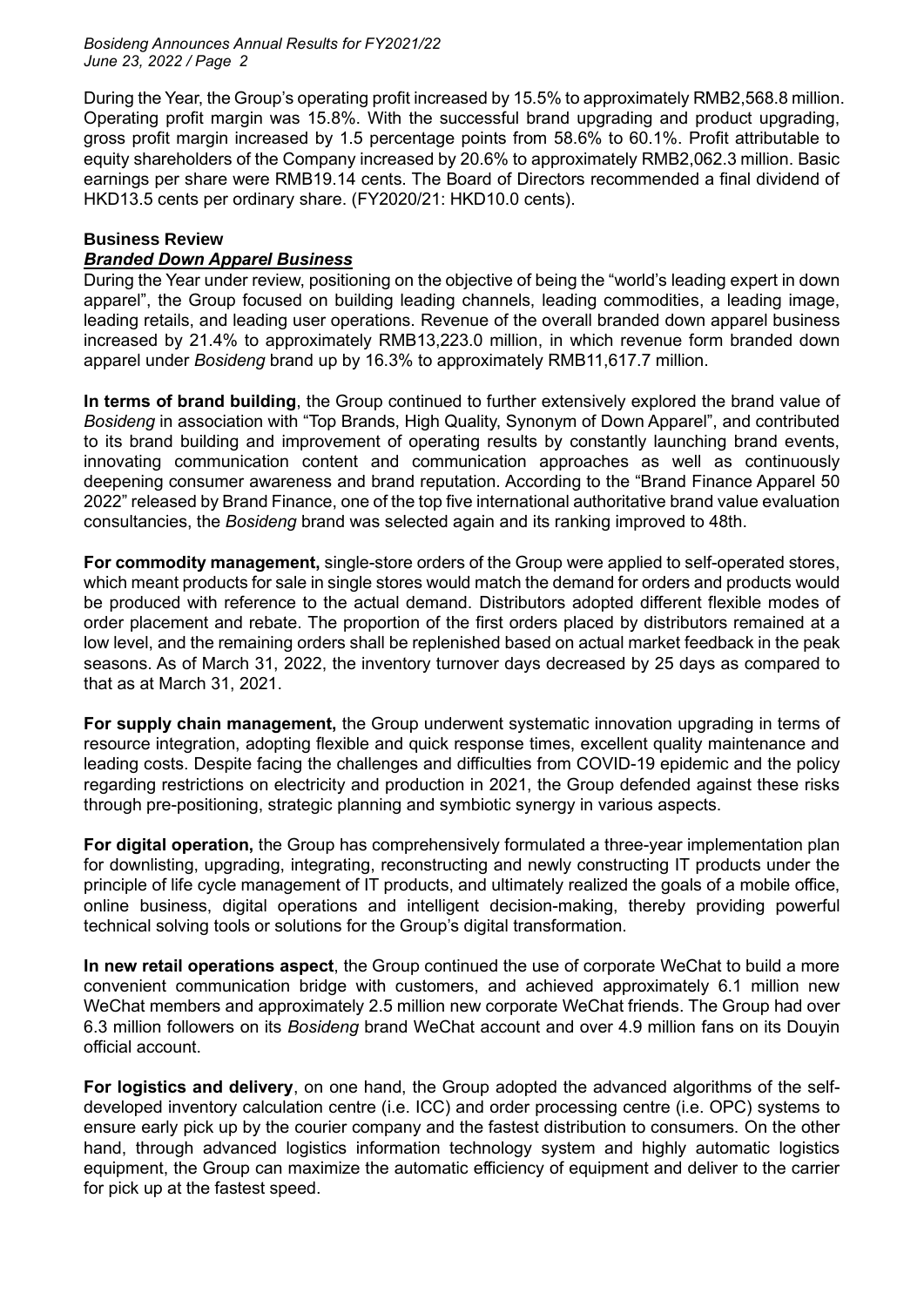**Regarding on R&D of products**, the Group conducted precise development of different series of products for consumers based on consumer preferences and cognitive models. During the Year, the urban multifunctional jacket of *Bosideng* won the ISPO Award – Global Design Award, and the composite structure camping down apparel and zero-pressure down puff obtained the ISPO Global Design Award and the Red Dot Design Award.

**For channel construction**, the Group had been improving the quality of channels to increase their efficiency by targeting on "2+13", i.e. 15 first-tier and new first-tier cities in total. The Group also established better stores in shopping malls, popular business areas and core areas of cities by "closing down small stores and opening large ones". In addition, the Group further enhanced the layout of multi-level markets to start sales in local markets. As at March 31, 2022, the total number of selling points of the Group's down apparel business (net) decreased by 341 to 3,809. The selfoperated and third party distributor-operated selling points as a percentage of the overall selling points were approximately 45.3% and 54.7%, respectively.

# *OEM Management Business*

In FY 2021/22, despite the impact of the global epidemic, the OEM management business maintained stable and healthy development, which were mainly due to the below 4 reasons: first, the relatively high growth in performance of core customers; second, the team actively sought high-quality new customers; third, the overseas production arrangement has achieved remarkable results; and fourth, the Group implemented a flexible management mechanism. For the year ended March 31, 2022, revenue from the Group's OEM management business amounted to approximately RMB1,901.3 million, representing 11.7% of the Group's total revenue and an increase of 23.8% as compared to that of the corresponding period of last year. Despite through various measures adopted by the Group to strictly control costs and expenses, the gross profit margin of the OEM management business decreased by 1.0 percentage points to 18.6% as the global epidemic during FY2021/22 has had a certain impact on supply chain costs, transportation costs and others.

# *Ladieswear Business*

The Group's ladieswear business has won the favor of Chinese female consumers through its rich product hierarchy image and brand positioning. For the Year, the ladieswear business recorded a revenue of RMB903.7 million, representing a slightly decrease of 4.5% and accounting for 5.6% of the total revenue of the Group. As of March 31, 2022, the total number of retail outlets of the Group's ladieswear business decreased by 15 to 462, self-operated retail outlets increased by 10 to 364 and net retail outlets operated by third party distributors decreased by 25 to 98 as compared to the same period of last year, respectively. of the total retail outlets of the Group's ladieswear business, approximately 61.7% are located in first – and second-tier cities (i.e. Beijing, Shanghai, Guangzhou, Shenzhen and provincial capital cities in China) and approximately 38.3% are located in third-tier cities or below.

# *Diversified Apparels Business*

Revenue from diversified apparels business was approximately RMB185.6 million, representing an increase of 28.3% as compared to that of the corresponding period of last year. As the Group adhered to the overall strategy of "focusing on our principal business and shrinking diversification", the contribution from businesses such as the MAN and HOME brands to the Group's total revenue further dropped. However, the school uniform business developed by the Group in 2016 recorded significant growth in the financial year. Therefore, the proportion of the overall diversified apparels business to the Group's total revenue maintained at 1.1%. During the Year, contract orders for the school uniform business of *Sameite* recorded an increase of 80.5% as compared to that of the corresponding period of last year, and revenue amounted to approximately RMB160.6 million, representing an increase of 80.9%.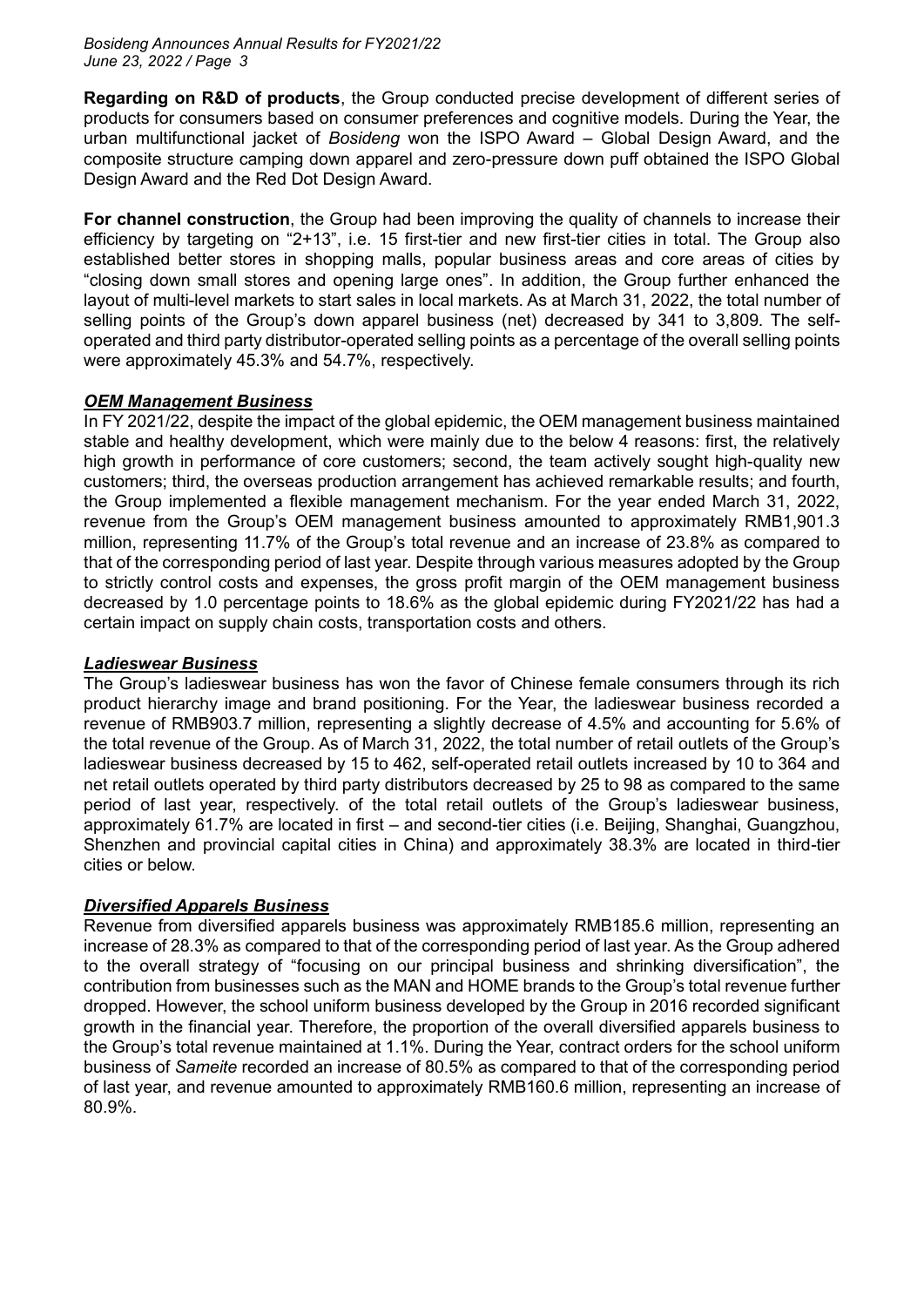# *Online Sales*

Online sales channel has been a key focus of the Group for vigorous development. Since the Group's strategic transformation in 2018, it continued to show high-quality growth. During the Year, revenue from the total online sales of the Group's brands was approximately RMB4,024.8 million, representing a year-on-year increase of 12.3%. Revenue from the online sales of the branded down apparels and ladieswear businesses for the year was approximately RMB3,931.0 million and approximately RMB85.9 million, accounting for 29.7% and 9.5% of the revenue of each business, respectively.

# **Future Development**

**Mr. Gao Dekang, Chairman and President of Bosideng**, said, "Although Bosideng confronted numerous challenges from the epidemic and other various aspects in 2022, we still believe that from a long-term perspective, China's economy will recover in an orderly manner in the post-epidemic era. Therefore, as a leading enterprise in China's down apparel industry, Bosideng will continue to demonstrate its development resilience in the face of changes and challenges. On the one hand, the Group will continue to keep pace with the times and embrace the changes of the times through continuously building the core competitiveness of the corporate; on the other hand, in the face of the complexity and uncertainty of the external environment, the Group will unswervingly adhere to the original mission of 'Bosideng warms the world', the strategic vision of 'Be the most respectable and fashionable functional apparel group around the world' and the strategic direction of 'focusing on principal business and key brands'. The Group will set higher standards based on benchmarking, spare no efforts in overcoming difficulties, bravely scale new heights, and strive to enhance its global leading position."

In the future, the Group will adopt different strategies for developing its businesses as follows:

**Down Apparel Business:** The Group will stay focused on its principal business of down apparel and keep building up the core competitiveness of this main business, thus remaining at the forefront of the down apparel industry. We will continue to position *Bosideng* as the "world's leading expert in down apparel" and lead the industry in both professionalism and brand awareness. It will evolve from an industry leader in sales volume into the world's leading brand in terms of overall strength. Meanwhile, it will press on with the store-oriented strategic transformation of the process of its mega retail operation. We will also develop the markets for down apparel under the brand of *Snow Flying* and *Bengen*, with the aim of making *Snow Flying* an apparel brand operator trusted by consumers in the Internet era and the number one brand of down apparel with high performance-price ratio. With the differentiated positioning of *Bosideng*, *Snow Flying* and *Bengen*, the Group will be able to attain a comprehensive market coverage with an even stronger core business of down apparel and a larger market share.

**OEM Management Business:** The Group aspires to be "an expert in OEM/ODM of functional apparel for mid-range and high-end international brands". It will improve both the quality of its operations and profitability by tapping the potential of its businesses with existing customers and by pursuing breakthroughs in boosting business with expanded customer base. It will also keep consolidating the foundation for its good and stable cooperation with existing core customers and, at the same time, expand new customers resources. We will also speed up the deployment of its overseas production resources, thus optimizing and improving its service capability.

**Ladieswear Business:** The Group will place more emphasis on the healthy development of its branded ladieswear business by adjusting, improving and adding impetus to that business. We will set a clear direction of development and fine-tune the business model of ladieswear business so that its various ladies' fashion brands will be able to share resources and thus amplify their synergy. The Group will seek to raise the operational and management efficiency of its ladieswear business units by gradually improving the product, sales channel and brand power. This can lead to healthy growth in its ladies' fashion business.